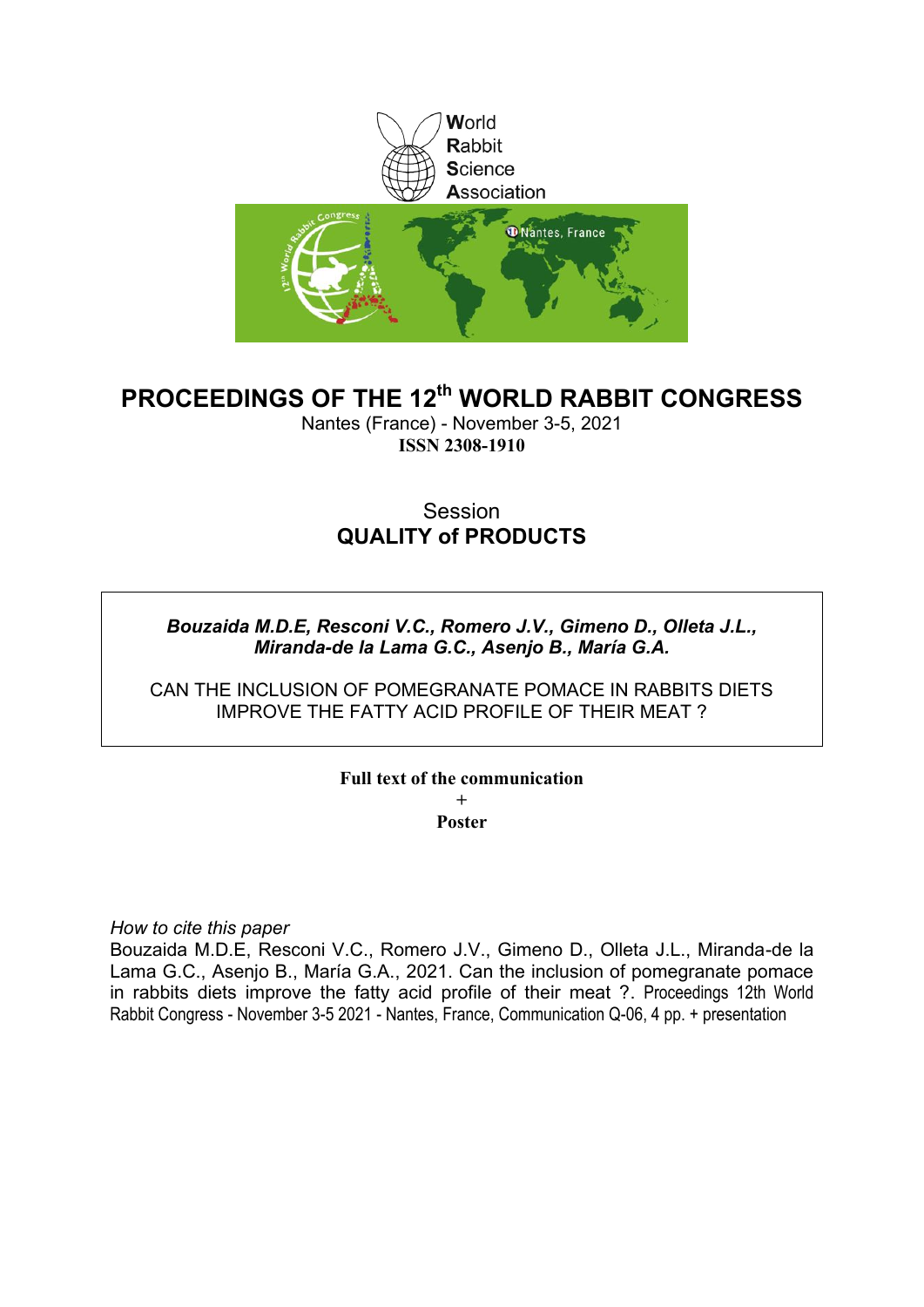## **CAN THE INCLUSION OF POMEGRANATE POMACE IN RABBITS DIETS IMPROVE THE FATTY ACID PROFILE OF THEIR MEAT?**

**Bouzaida M.D.E.<sup>1</sup> , Resconi V.C.1\*, Romero J.V.<sup>1</sup> , Gimeno D.<sup>1</sup> , Olleta J.L.<sup>1</sup> , Miranda-de la Lama G.C.<sup>1</sup> , Asenjo B.<sup>2</sup> , María G.A.<sup>1</sup>**

<sup>1</sup>Animal Production and Food Science Department, Faculty of Veterinary Medicine, Agrifood Institute of Aragón (IA2), University of Zaragoza, Calle de Miguel Servet, 177, 50013, Zaragoza, Spain <sup>2</sup> Engineers School of Soria, University of Valladolid, Campus Universitario Duques De Soria, 42004, Soria, Spain.

\* Corresponding author: resconi@unizar.es

### **ABSTRACT**

The present research studied the effect of the inclusion of pomegranate pomace in fattening rabbit diets on the fatty acid profile of the intramuscular fat. Thirty-six New Zealand white rabbits were weaned at 35 d old, allotted in two groups and fattened in cages with 6 animals each. Both groups were fed *ad libitum*, either the medicated control diet (CON) or the experimental diet: a non-medicated control supplemented with 20% of pomegranate pomace (POM). At 65 days of age, rabbits were slaughtered and after 24h samples of *Longissimus dorsi* were obtained. Meat from rabbits from POM group reached the same intramuscular fat but a distinctive fatty acid profile compared to CON. The bioactive compound punicic acid was only present in the meat from animals fed the by-product tested, achieving 5.40% of the total fatty acids. The inclusion of pomegranate pomace in the fattening rabbit diets increased the intramuscular percentage of polyunsaturated, saturated, total *n-*3 fatty acids, thrombogenic and peroxidability indices, and decreased the monounsaturated and the *n-*6/*n-*3 ratio.

**Key words**: Meat quality, Feeding, By-product, Intramuscular fat, Punicic acid.

#### **INTRODUCTION**

The rabbit is able to use fodder not consumed by humans, to produce a food of high nutritional quality, favoring the sustainability of agricultural systems. The excellent dietetic and nutritive properties of rabbit meat as food is usually recognised, between other characteristics, due to its low fat content and high percentage of *n*-3 fatty acids, but the fatty acid composition can change through animal feeding (Dalle Zotte and Szendro, 2011).

During the industrial production of pomegranate juice, important amounts of pomace (composed mainly of non-edible rind, residual arils pulp and carpelar membranes) are produced (Cano-Lamadrid *et al.,* 2018). Previous studies have tested the use of pomegranate by-products in ruminants and broilers diets, showing promising results (Sharifian *et al*., 2019). In lambs, the use of pomegranate byproducts improved the fatty acid profile of the meat, not only due to the contribution of specific fatty acids derived from them, but also to the indirect effect of compounds such tannins, that can affect the biohydrogenation of fatty acids (Natalello *et al.,* 2019). In rabbits, pomegranate by products were tested in terms of animal performance and meat quality (María *et al.,* 2019; 2020). However, their effect on the nutritional composition of the meat was not reported in this specie.

Thus, the aim of this experiment was to study the effect of the inclusion of 20% of pomegranate pomace in fattening rabbit diet on the profile of intramuscular fatty acids.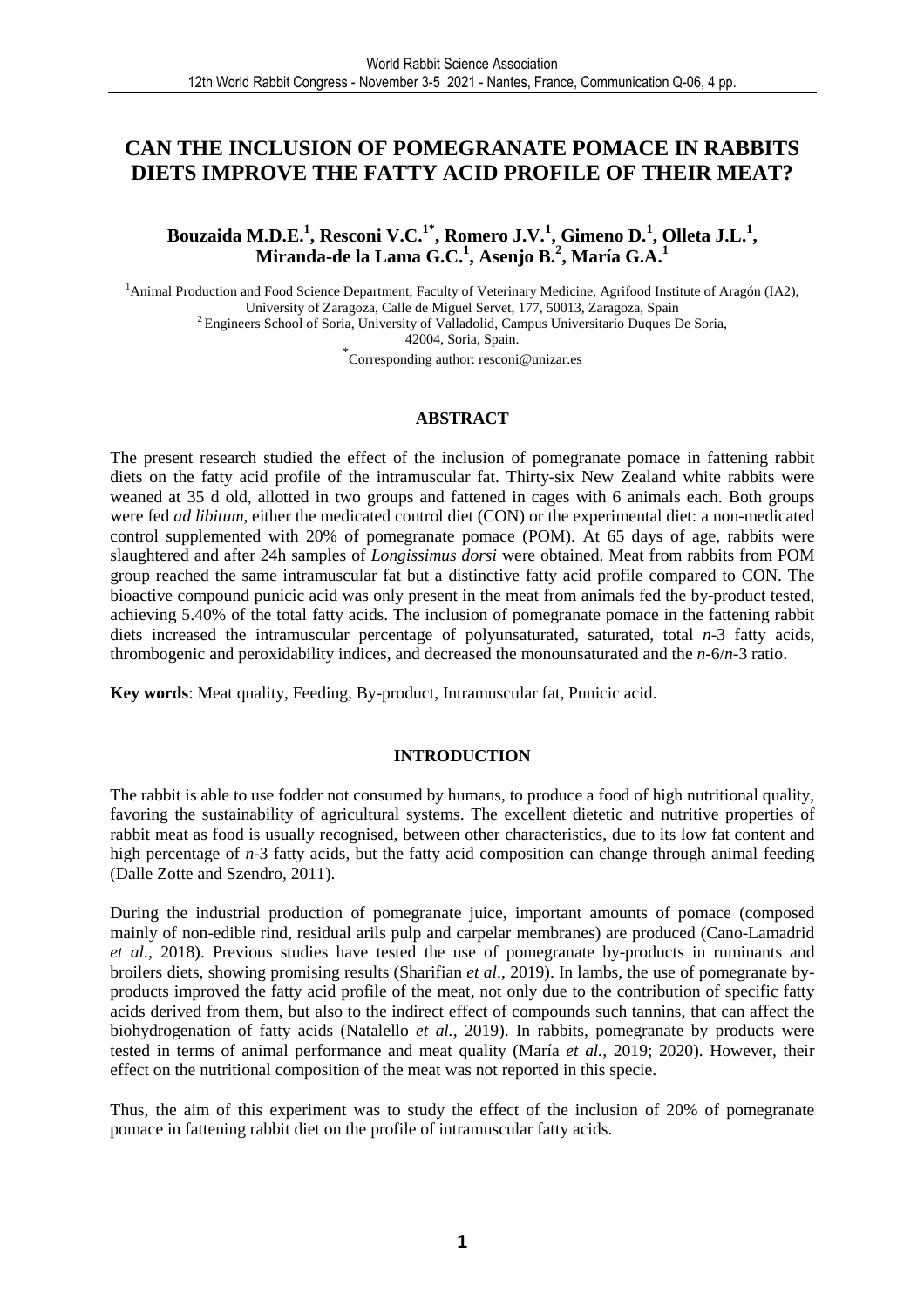## **MATERIALS AND METHODS**

#### **Animals and experimental design**

Thirty-six New Zealand white rabbits were weaned at 35d old, allotted in two groups (balanced by sex) and fattened in cages with 6 animals each until reaching 65d old. Weaned rabbits were fed *ad libitum* one of the two diets: a medicated commercial control diet (CON) and the experimental diet: a non-medicated control supplemented with 20% of pomegranate pomace (POM). The commercial pellets contained alfalfa forage flour, vetch, fescue, ray-grass, barley, sunflower seed meal, corn gluten feed, soybean hulls, palm kernel pressure cake, sugar cane molasses, wheat bran, calcium carbonate, palm vegetable oil, sodium chloride, vitamins and minerals. The ''withdrawal food'' replaces the CON diet a week before slaughter. The CON diet has robenidine hydrochloride as coccidiostat. Housing conditions were set at 20°C and 16 L:8 D was the lightening schedule and they had free access to water. Diet samples were taken during the experiment to analyse the chemical and fatty acid compositions (table 1).

The same day, all rabbits were slaughtered without fasting in a commercial slaughterhouse located at 28 km. After slaughter, carcasses were immediately transported to the Laboratory of the Animal Production Unit from the University of Zaragoza and refrigerated at 4 °C for 24 h. The right cranial *longissimus dorsi* were minced, obtaining two replicates and freeze-dried.

### **Chemical Analyses**

Chemical composition of the diets and fat percentage of the meat were performed at CITA (Zaragoza, Spain) at the Laboratory of Physical-Chemical and Instrumental Analysis. The fatty acid profile was carried out on diets and *longissimus dorsi* muscle samples according to Lee *et al*. (2012), at the Institute of Science and Technology of Food and Nutrition (ICTAN) of Madrid. Indexes of atherogenicity (AI) and thrombogenicity (TI) were calculated (Ulbricht and Southgate, 1991):  $AI =$  $(C12:0 + 4 \times C14:0 + C16:0) / [(MUFA + n-6) + n-3]$ ; TI=  $(C14:0 + C16:0 + C18:0) / [(0.5 \times MUFA + n-6] + n-3]$  $0.5 \times n$ -6+ 3  $\times n$ -3) + (*n*-3/*n*-6)]. And also the peroxidability index (PI), according to Arakawa and Sagai (1986): PI= (% monoenoic  $\times 0.025$ ) + (% dienoic  $\times 1$ ) + (% trienoic  $\times 2$ ) + (% tetraenoic  $\times 4$ ) + (% pentaenoic  $\times$  6)+ (% hexaenoic  $\times$  8).

| Table 1: Chemical composition (%) and fatty acid (FA) composition (% of total fatty acids) of the |  |  |  |  |  |  |
|---------------------------------------------------------------------------------------------------|--|--|--|--|--|--|
| experimental diets                                                                                |  |  |  |  |  |  |

|                                         | <b>CON</b> | <b>POM</b> |
|-----------------------------------------|------------|------------|
| Chemical composition (%)                |            |            |
| Dry matter                              | 91.54      | 91.75      |
| Ether extract                           | 4.61       | 5.10       |
| Crude protein                           | 14.08      | 13.64      |
| Neutral detergent fibre                 | 53.46      | 40.91      |
| Acid detergent fibre                    | 33.60      | 20.36      |
| Acid detergent lignin                   | 7.84       | 4.11       |
| FA composition (% of total fatty acids) |            |            |
| C12:0                                   | 7.91       | 7.28       |
| C14:0                                   | 3.28       | 2.72       |
| C16:0                                   | 22.25      | 16.68      |
| C18:0                                   | 3.03       | 2.82       |
| $C18:1n-7$                              | 0.82       | 0.75       |
| $C18:1n-9$                              | 33.22      | 18.77      |
| $C18:2n-6$                              | 23.59      | 23.36      |
| $C18:3n-3$                              | 3.21       | 2.22       |
| $C18:3n-5$                              | n.d.       | 23.13      |

CON= control diet; POM= experimental diet supplemented with 20% of pomegranate pomace; SFA: sum of saturated fatty acids; MUFA: sum of monounsaturated fatty acids; PUFA: sum of polyunsaturated fatty acids; n.d.: no detected.

#### **Statistical Analysis**

ANOVA was used to evaluate the effect of pomegranate pomace dietary on the fat percentage and fatty acid profile, using the SPSS software (v22.0).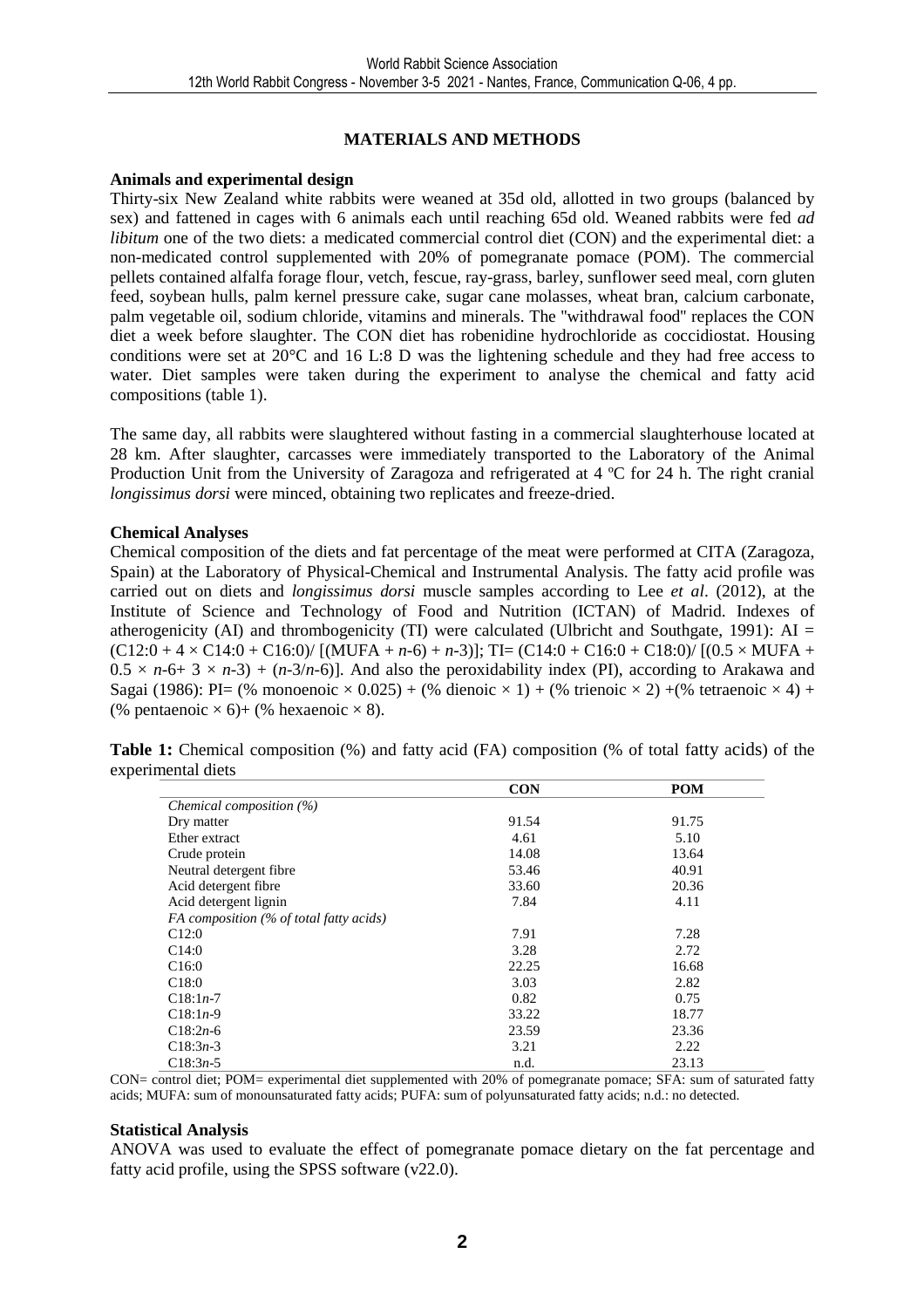## **RESULTS AND DISCUSSION**

The fat percentage and the fatty acid composition of the intramuscular fat of rabbits fed on control (CON) or the experimental diet containing 20% of pomegranate pomace (POM) is reported in table 2. Overall, the intramuscular fat of the *Longissimus dorsi* muscle of rabbits fed CON showed a SFA, MUFA, and PUFA percentages in line with what found by other authors (Dalle Zotte and Szendro, 2011; Mattioli *et al.,* 2018). The POM group decrease the percentage of MUFA, mainly due to lower proportion of oleic acid, and increased PUFA for the higher proportion of punicic, linoleic and eicosapentaenoic (EPA) acids. Consequently, total *n*-3 and *n-*6 fatty acids in the intramuscular fat of the experimental group increased by 90.70% and 10.97%, respectively, compared to the control.

The percentage of punicic acid found in POM is not negligible, since it is considered an anticarcinogenic compound and comes from the pomegranate by-product tested (Grossmann *et al.,* 2009). Furthermore, the *n*-6/*n*-3 ratio showed an advantageous decrease in the experimental group compared to the control. However, the results of the control group are higher compared to other authors (Dalle Zotte *et al.*, 2018; Peiretti *et al.*, 2011). The *n-*6/*n-*3 ratio in rabbit meat generally exceed the recommended value (4) given by the Department of Heath (1994), because of the high linoleic acid percentage (Dabbou *et al.,* 2014).

**Table 2**: Fatty acid profile (% of total fatty acids), fatty acid ratios and nutritional indices of intramuscular fat of rabbits fed different diets

|                     | <b>CON</b>   | <b>POM</b>   | $P$ value |
|---------------------|--------------|--------------|-----------|
| Fat                 | 1.54(0.39)   | 1.28(0.59)   | 0.130     |
| C16:0               | 28.19 (1.36) | 27.28 (1.32) | 0.050     |
| C18:0               | 6.66(0.58)   | 9.31(0.65)   | < 0.001   |
| <b>SFA</b>          | 42.37(1.36)  | 43.42 (1.53) | 0.036     |
| $C18:1n-9$          | 24.96 (1.34) | 18.03(1.06)  | < 0.001   |
| MUFA                | 29.30 (1.87) | 19.90(1.15)  | < 0.001   |
| $C18:2n-6$          | 20.71 (1.49) | 22.27(1.23)  | 0.002     |
| $C18:3n-3$          | 1.12(0.15)   | 1.04(0.15)   | 0.102     |
| $C18:3n-5$          | n.d.         | 5.40(1.04)   | < 0.001   |
| <b>PUFA</b>         | 27.83 (2.89) | 36.68 (2.32) | < 0.001   |
| $n-3$               | 1.29(0.12)   | 2.46(0.15)   | < 0.001   |
| $n-6$               | 25.97(2.76)  | 28.82 (2.93) | 0.005     |
| $n - 6/n - 3$       | 20.31(3.15)  | 11.70(0.92)  | < 0.001   |
| <b>PUFA/SFA</b>     | 0.66(0.09)   | 0.85(0.08)   | < 0.001   |
| $C18:2n-6/C18:3n-3$ | 18.85 (3.07) | 22.12 (4.48) | 0.015     |
| PI                  | 47.23 (7.62) | 67.66 (7.83) | < 0.001   |
| AI                  | 0.83(0.08)   | 0.88(0.11)   | 0.099     |
| TI                  | 0.76(0.07)   | 0.94(0.07)   | < 0.001   |

CON= control diet; POM= experimental diet supplemented with 20% of Pomegranate pulp; *P* value is significant at *P* <0.05; SFA: sum of saturated fatty acids; MUFA: sum of monounsaturated fatty acids; PUFA: sum of polyunsaturated fatty acids; PI: peroxidability index; AI: atherogenicity index; TI: thrombogenicity index; n.d.: no detected.

The atherogenic (AI) and thrombogenic (TI) indices indicate the potential effects that the fatty acids might have on human health: AI assesses the risk of atherosclerosis, while TI evaluates the potential aggregation of blood platelets, which must be as low as possible and still <1 (Perna *et al.,* 2019). In this study, the TI value in the intramuscular fat of the experimental group were increased by 27.21% compared to the control group, but remained lower than 1. This was due to the higher percentage of SFA.

Due to the high PUFA percentage, the meat from POM can be considered more susceptible to lipid peroxidation, as showed the peroxidability index compared to CON.

### **CONCLUSIONS**

In terms of human health, while the intramuscular fat from rabbits fed diets supplemented with 20% of pomegranate pomace accumulate punicic acid and improved the polyunsaturated fatty acids, total *n*-3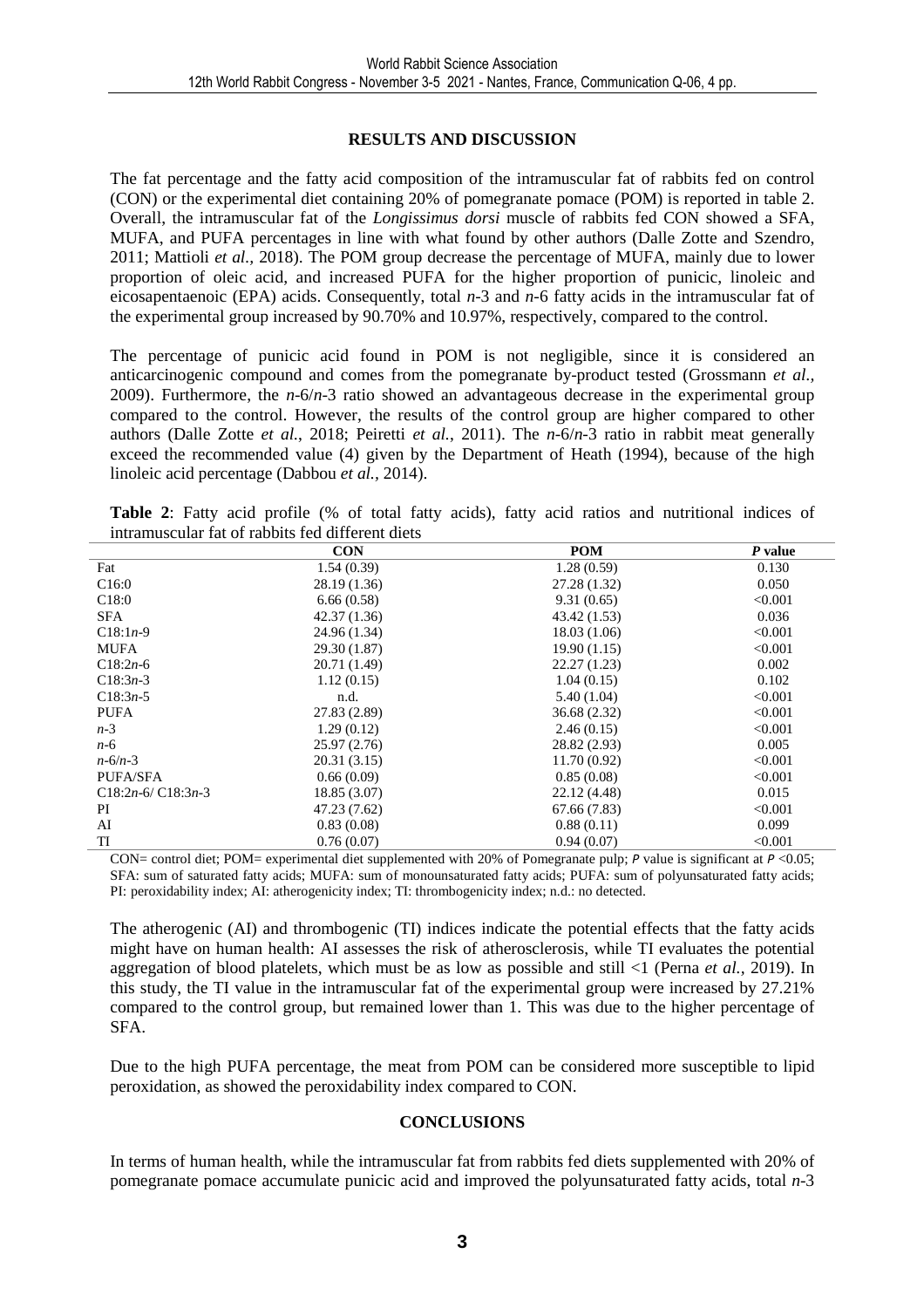and the *n*-6/*n*-3 ratio; oleic, saturated fatty acids and the thrombogenicity index were less favourable in comparison to a conventional feeding. However, since total fat is very low, the amount of fatty acids delivered by eating rabbit meat is minimal. Furthermore, susceptibility to oxidation might be higher in the tested diet. Other considerations, such as sustainability and feeding cost should be considered.

#### **ACKNOWLEDGEMENTS**

Authors wish to thank the Spanish Ministry of Economy & Competitiveness (MINECO, Project AGL-2016/75229-R). We also thank to *Vitalgrana*® for providing the pomegranate pomace.

#### **REFERENCES**

- Arakawa K., Sagai M. 1986. Species differences in lipid peroxide levels in lung tissue and investigation of their determining factors. *Lipids, 21(12), 769–775*.
- Cano-Lamadrid M., Lech K., Calín-Sánchez Á., Rosas-Burgos E.C., Figiel A., Wojdyło A., Wasilewska M., Carbonell-Barrachina Á.A. 2018. Quality of pomegranate pomace as affected by drying method. *J. Food Sci. Technol. 55(3), 1074–1082.*
- Dabbou S., Gasco L., Gai F., Zoccarato I., Rotolo L., Dabbou Fekih S., Brugiapaglia A., Helal A.N., Peiretti P.G. 2014. Dried artichoke bracts in rabbits nutrition: Effects on the carcass characteristics, meat quality and fatty-acid composition. *Anim. 8(9), 1547–1553.*
- Dalle Zotte A., Cullere M., Tasoniero G., Gerencsér Z., Szendrő Z., Novelli E., Matics Z. 2018. Supplementing growing rabbit diets with chestnut hydrolyzable tannins: Effect on meat quality and oxidative status, nutrient digestibilities, and content of tannin metabolites. *Meat Sci. 146, 101–108.*
- Dalle Zotte A., Szendro Z. 2011. The role of rabbit meat as functional food. *Meat Sci. 88(3), 319–331.*
- Department of Health 1994. Report of the cardiovascular review groupncommitee on medical aspects of foodpolicy. *Report on health and social subjects, 46. London: Department of Health*
- Grossmann M.E., Mizuno N.K., Schuster T., Clearly M.P. 2009. Punicic acid is an omega-5 fatty acid capable of inhibiting breast cancer proliferation. *Int. J. Oncol*, *36, 421-426.*
- Lee M.R.F., Tweed J.K.S., Kim E.J., Scollan N.D. 2012. Beef, chicken and lamb fatty acid analysis a simplified direct bimethylation procedure using freeze-dried material. *Meat Sci*. *92(4), 863–866.*
- María G.A., Resconi V.C., Bautista M.F., Olleta J.L., Asenjo B., De la Lama G.M. 2019. Use of non-medicated feed with the addition of pomegranate seed extract in commercial rabbit fattening*. Ital. J. Anim. Sci. 18, 179*.
- María G.A., Resconi V.C., Bouzaida M.D.E, Romero J.V., Bautista M.F., Olleta J.L., Asenjo B., Miranda-De la Lama G. 2021. Use of non-medicated feed with the addition of pomegranate by products in commercial rabbit fattening. *12th World Rabbit Congress. (in press)*
- Mattioli S., Machado Duarte J.M., Castellini C., D'Amato R., Regni L., Proietti P., ... Dal Bosco A. 2018. Use of olive leaves (whether or not fortified with sodium selenate) in rabbit feeding: Effect on performance, carcass and meat characteristics, and estimated indexes of fatty acid metabolism. *Meat Sci. 143, 230–236.*
- Natalello A., Luciano G., Morbidini L., Valenti B., Pauselli M., Frutos P., … Priolo A. 2019. Effect of Feeding Pomegranate Byproduct on Fatty Acid Composition of Ruminal Digesta, Liver, and Muscle in Lambs. *J. Agri. Food Chem. 67(16), 4472–4482.*
- Peiretti P.G., Masoero G., Meineri G. 2011. Effects of replacing palm oil with maize oil and Curcuma longa supplementation on the performance, carcass characteristics, meat quality and fatty acid profile of the perirenal fat and muscle of growing rabbits. *Anim. 5(5), 795–801.*
- Perna A., Simonetti A., Grassi G., Gambacorta E. 2019. Effect of a cauliflower (Brassica oleraceae var. Botrytis) leaf powder-enriched diet on performance, carcass and meat characteristics of growing rabbit. *Meat Sci. 149, 134–140.*
- Sharifian M., Hosseini-Vashan S.J., Fathi Nasri M.H., Perai A.H. 2019. Pomegranate peel extract for broiler chickens under heat stress: Its influence on growth performance, carcass traits, blood metabolites, immunity, jejunal morphology, and meat quality. *Livest. Sci*. *227, 22–28.*

Ulbricht T.L.V., Southgate,D.A.T. 1991. Coronary heart disease: seven dietary factors. *Lancet, 338, 985-992.*